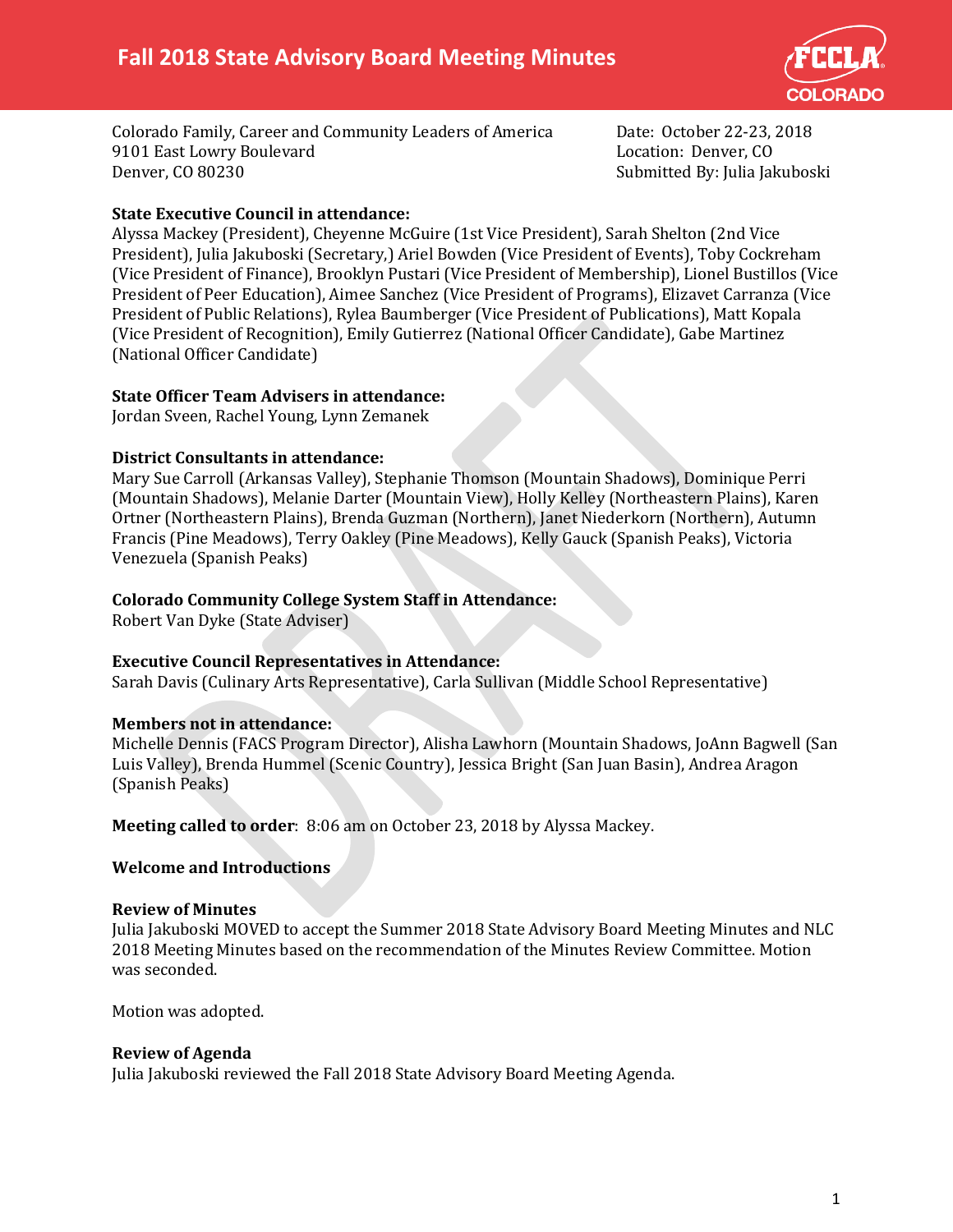

#### Agenda was approved.

#### **Financial Report**

Toby Cockreham reviewed the 2018 Financial Report. As of October 15, 2018, the account balance for FCCLA is \$56,370.85, which takes in account the \$7,752.41 encumbered expenses and \$3,336.00 in accounts receivable.

Report was filed.

## **COMMITTEE REPORTS**

#### **Competitive Events Committee Report**

Ariel Bowden reviewed the Competitive Events Committee Report that included:

- Update the Colorado Competitive Events Guide to be published by November 15, 2018
- Give recognition to the first, second, and third place winners at the State Leadership Conference
	- o Announce the first and second place winners as national qualifying winners
	- o announce the third place winner as the national qualifying alternate
- Colorado FCCLA will not follow the policy National FCCLA being implemented in 2020 of not rewarding any students who score below a 69 with a medal
- Create the Finance and Consumer Services committee to create a new state event in the Human Services field
	- o Committee will be made up of five comprised of advisers, students, and business professionals to be determined by the state president and state adviser

Ariel Bowden MOVED to accept the Competitive Events Committee Report.

Sarah Davis MOVED to AMEND the committee name to the Finance and Consumer Services Committee. Motion was seconded.

Motion was adopted.

Lynn Zemanek MOVED to AMEND a committee of five comprised of advisers, students, and business professionals to be determined by the state president and state adviser

Motion was adopted.

Lynn Zemanek MOVED to vote to recognize third place winners at the Colorado State Leadership Conference in seriatim. Motion was seconded.

Motion was adopted.

Third place recognition motion was adopted.

Motion was adopted.

#### **Finance Committee Report**

Toby Corckreham reviewed the Finance Committee Report that included:

• Find a way to lower the cost used for the State Advisory Board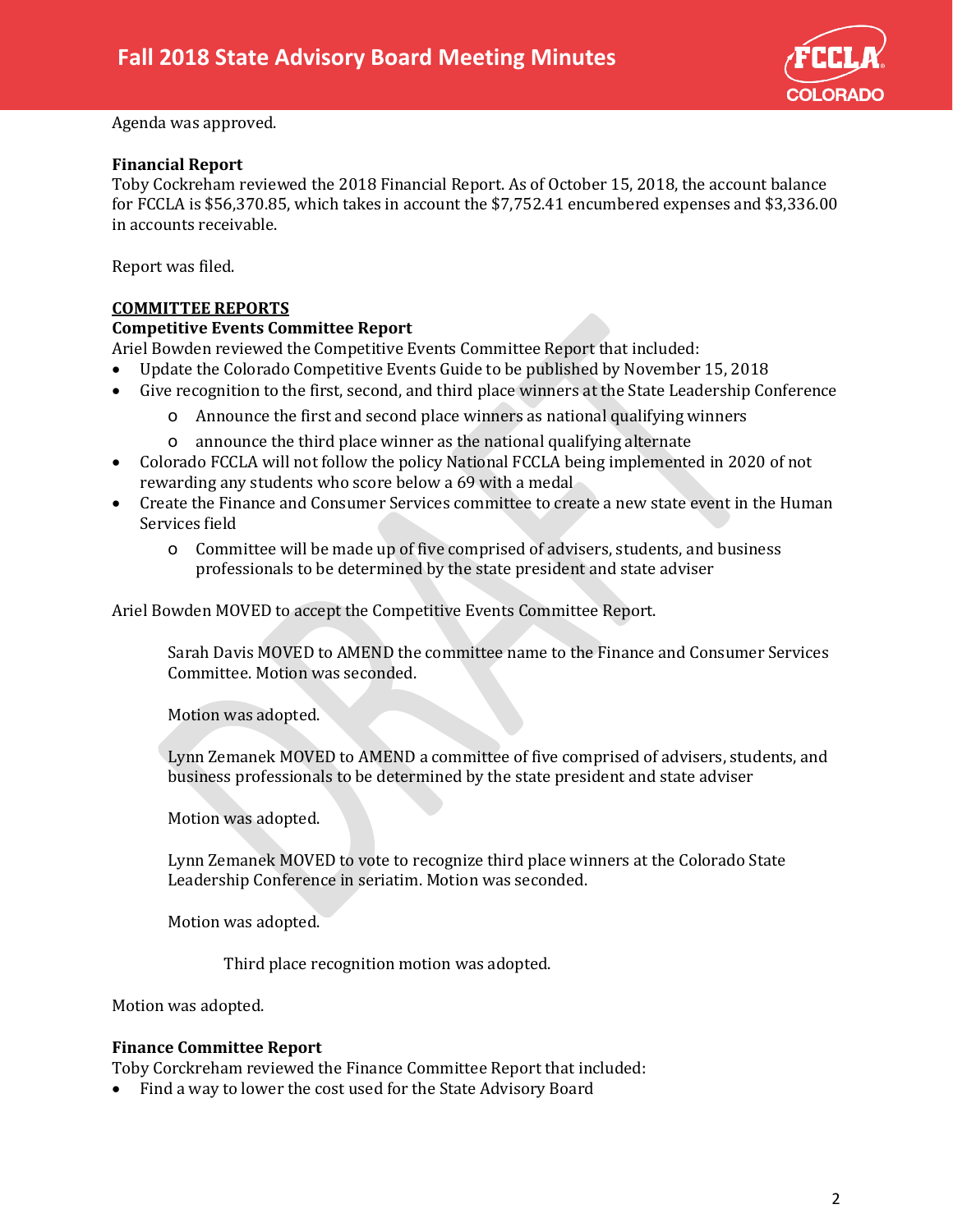

- o Possibly offering a form of a teleconference
- o 1 day option
- o At a low cost facility like the CCCS buildings
- Raise the affiliation dues by \$1
- Reaching out to potential sponsors for events

Toby Cockreham MOVED to accept the Finance Committee Report.

Dominique Perri MOVED to vote raising dues by \$1 in seriatim. Motion was seconded.

Motion was adopted.

Raising dues by \$1 lost.

Cheyenne McGuire MOVED to AMEND the report to have a two day State Advisory Board Meeting at a low cost facility like the CCCS buildings with an option to stay overnight. Motion was seconded.

Motion was adopted.

Brooklyn Pustari MOVED to RECONSIDER the previous motion regarding the location of the State Advisory Board. Motion was seconded.

Motion was adopted.

Brooklyn Pustari MOVED to POSTPONE the decision of deciding a location of the State Advisory Board Meeting. Motion was seconded.

Motion was adopted.

Motion was adopted.

## **Recognition and Scholarship Committee Report**

Matt Kopala reviewed the Recognition and Scholarship Committee Report that included:

- Create a District of the Month recognition award Spotlight recognition on social media and website
	- o Each district will have one month out of the school year
	- o Rotation for districts
	- o Pictures to focus on meetings, community services, and membership recruitment
	- o Send all information to the year to the State Adviser and VP of Public Relations.
- Develop a social media plan to platform recognition
- Create common district level awards

Matt Kopala MOVED to accept the Recognition and Scholarship Committee Report.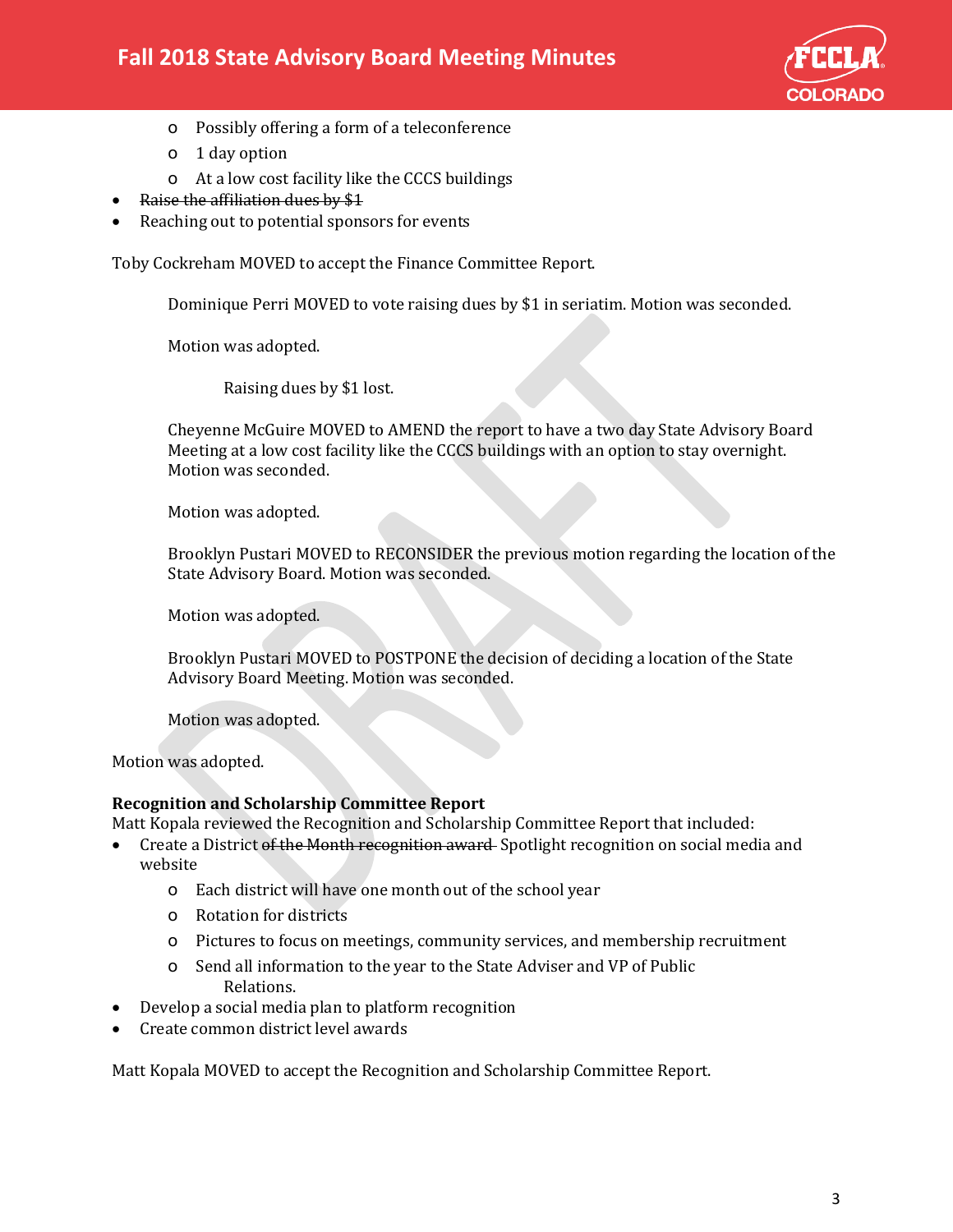

Sarah Shelton MOVED to AMEND to call the District of the Month recognition "District Spotlight". Motion was seconded.

Motion was adopted.

Brooklyn Pustari MOVED to AMEND the motion to send all information of what Colorado FCCLA Districts do throughout the year to VP of Recognition. Motion was seconded.

Motion was adopted.

Sarah Shelton MOVED to AMEND the previous motion to send all information of what Colorado FCCLA Districts do throughout the year to VP of Recognition and VP of Public Relations. Motion was seconded.

Motion was not adopted.

Dominique Perri MOVED to AMEND the previous motions to send all information of what Colorado FCCLA Districts do throughout the year to the State Adviser and VP of Public Relations. Motion was seconded.

Motion was adopted.

Motion was adopted.

Robert Van Dyke MOVED to RECESS until 9:45 am. Motion was seconded.

Motion was adopted.

Alyssa Mackey called the meeting back to order at 10:03 am.

#### **State Conferences Committee Report**

Lionel Bustillos reviewed the State Conferences Committee Report that included:<br>• Hold workshops at the location for the culinary events to be determined by M

- Hold workshops at the location for the culinary events to be determined by Mr. Van Dyke and Mrs. Davis
- Recommended the Bronze Medal winners continued to be recognized during closing ceremony
	- o The names of the winners will be posted on a slide and will be recognized by the state officer elects at the table
	- o Bronze medal winners will be recognized to stand at the end of each event
	- o State officer candidate will be at the bronze table to hand out medals
- Continue using mobile app with no printed program
- Move the opening ceremony to 8-10:30 pm on day one of the conference
	- o Allow time for workshops, preparations, and check in earlier in the day
	- o State adviser will determine times of the Business Meeting and State Officer Election meetings.

Lionel Bustillos MOVED to accept the State Conferences Committee Report.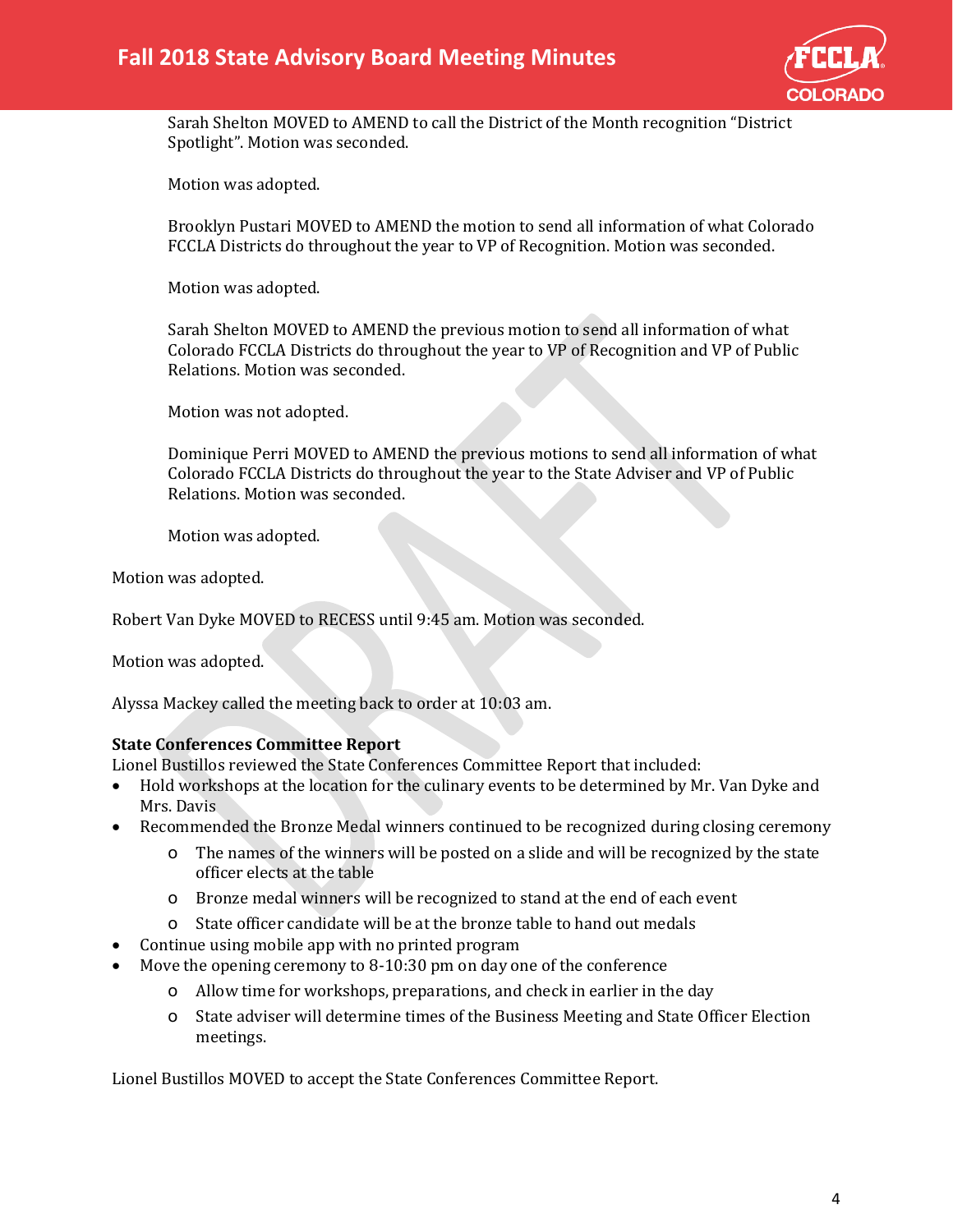

Toby Cockreham MOVED to AMEND the report to read State Adviser to determine times of the Business Meeting and State Officer Elect Meetings for the State Conference. Motion was seconded.

Motion was adopted.

Motion was adopted.

### **State Service and Public Relations Committee Report**

Elizavet Carranza reviewed the State Service and Public Relations Committee Report that included:

- Encourage chapters to make service projects based on making a smaller "carbon footprint" and implement National Programs in their chapters
- Adopt POW National FCCLA themes for FCCLA Week

Elizavet Carranza MOVED to accept the State Service and Public Relations Committee Report.

Cheyenne McGuire MOVED to AMEND the report of FCCLA Week to follow National's themes. Motion was seconded.

Motion was adopted.

Motion was adopted.

## **Alumni & Associates Committee Report**

Sarah Shelton reviewed the Alumni & Associates Committee Report that included:

- Create 3 level of membership with the first year being a free membership
	- o Bronze level judge an event
	- o Silver level judge an event and donate \$15-\$50
	- o Gold level judge an event and donate over \$50
- Interns at SLC will receive 1 free year of A&A membership
- Host a charity function and golf tournament, community service run where the entry fee goes to Alumni & Associates
- Host a reception for the advisers and/ or "Adviser Lounge" at the State Leadership Conference
- Having an opportunity to network at the State Leadership Conference for Alumni & Associates for graduating seniors
	- o Have Alumni & Associates there as speakers

Sarah Shelton MOVED to accept the Alumni & Associates Committee Report.

Dominique Perri MOVED to AMEND the addition of interns who help at the State Leadership Conference to get a level of free membership for Alumni & Associates. Motion was seconded.

Motion was adopted.

Motion was adopted.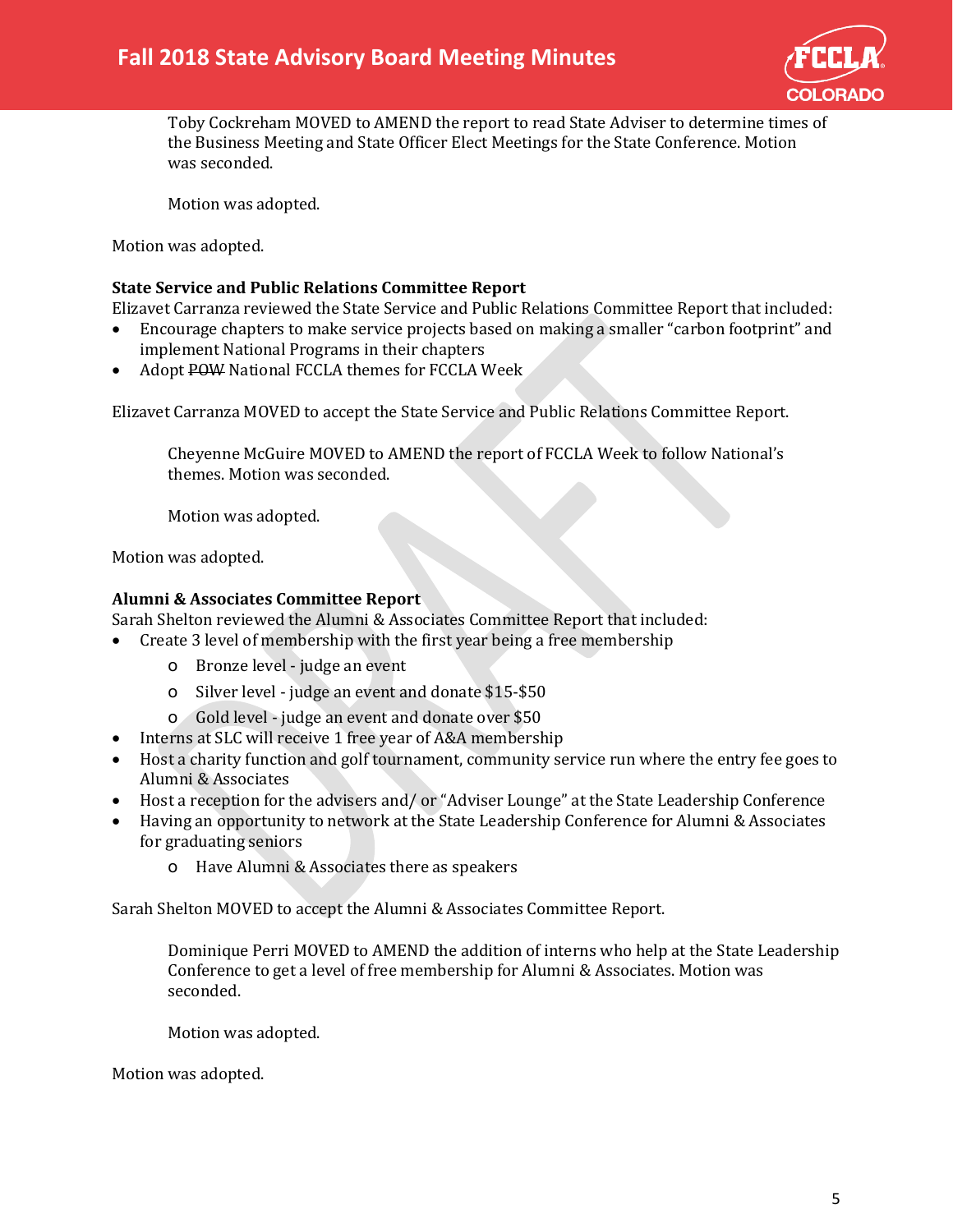

## **Membership Committee Report**

Brooklyn Pustari reviewed the Membership Committee Report that included:

- Continue chapter mailing packet
- Create the following resources for a virtual membership packet to include:
	- o Kick-off lesson plan
	- o How to use social media to recruit
	- o Go for the Red Campaign
	- o Reasons to join FCCLA
	- o Informational brochure and poster
	- o Promotional stickers

Brooklyn Pustari MOVED to accept the Membership Committee Report.

Motion was adopted.

## **Middle School Committee Report**

Rylea Baumberger reviewed the Middle School Committee Report that included:

- Have more emphasis on starting middle school chapters
	- o Having more State Officer visits to potential chapters
	- o Email information about the opportunity to all middle school teachers about FCS classes
	- o Have high school chapter advisers help encourage middle school feeder schools
- Send out a middle school brochure to middle school FCS teachers
- Create a Middle School Adviser Handbook that explains the following: STAR Events, planning process, scoring, important deadlines, simple fundraisers, best STAR Events for middle schoolers to start with
	- o It will be placed under "New Adviser Handbook" on the Colorado FCCLA website

Rylea Baumberger MOVED to accept the Middle School Committee Report.

Motion was adopted.

## **Officer Selection Committee Report**

Matt Kopala reviewed the Officer Selection Committee Report that included:

- Guidelines for the state officer selection fishbowl activity
	- o Host on the first day of the conference
	- o The activity will be 5-10 15-20 minutes based on the time permitted by the interview panel
- State Officer Application will be turned in digitally

Matt Kopala MOVED to accept the Officer Selection Committee Report.

Lynn Zemanek MOVED to vote the fishbowl activity in seriatim. Motion was seconded.

Motion was adopted.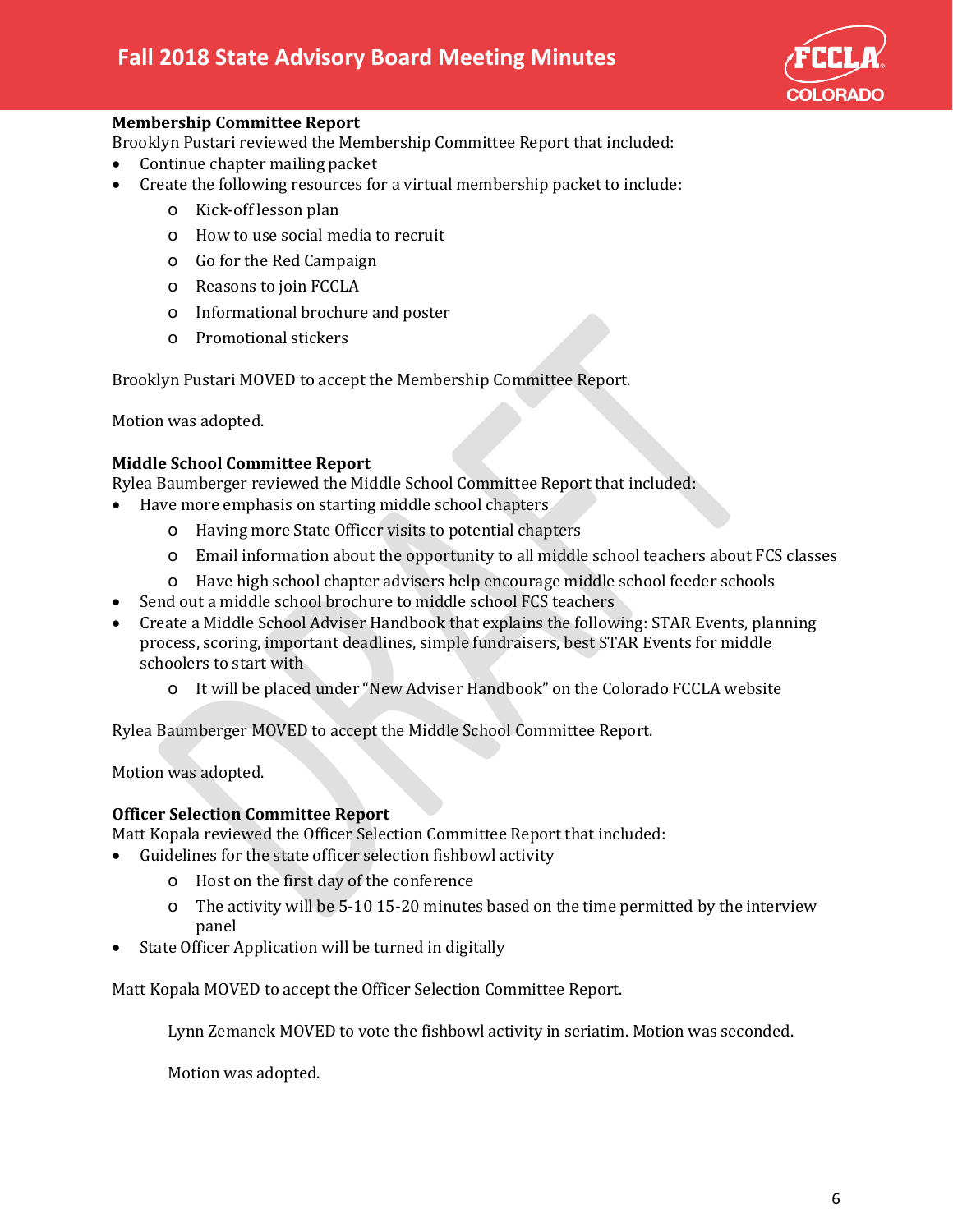

Brooklyn Pustari MOVED to AMEND the time of the activity to 5-10 minutes based on time permitted by the voting panel. Motion was seconded.

Motion was not adopted.

Sarah Shelton MOVED to AMEND the time of the activity to 15-20 minutes based on time permitted by the interview panel. Motion was seconded.

Motion was adopted.

Motion was adopted.

#### **Peer Education Committee Report**

Lionel Bustillos reviewed the Peer Education Committee Report that included:

- Change the name from World Expo/Youth Expo to Cosmic EXPOration
- Activities for Cosmic EXPOration:
	- o Take Down Tobacco
	- o Young Americans
	- o Bowing "Space Simulators"
	- o Virtual Reality
	- o "Girls in Weather Channel 4"
	- o Denver Museum and Zoo
	- o Technology Involvement
- On the app for the State Leadership Conference, there will be a map of all venders students can visit

Lionel Bustillos MOVED to accept the Peer Education Committee Report. Motion was seconded.

Brooklyn Pustari MOVED to AMEND the name of the Comic Expo to the EXPORATION. Motion was seconded.

Motion was adopted.

Motion was adopted.

Brooklyn Pustari MOVED to recess until 11:20 am. Motion was seconded.

Motion was adopted.

Alyssa Mackey called the meeting back to order at 11:26 am.

#### **Bylaws Committee Report**

Cheyenne McGuire reviewed the Bylaws Committee Report that included:

• Vote in support of the National FCCLA Bylaw amendment at the 2019 National Leadership Conference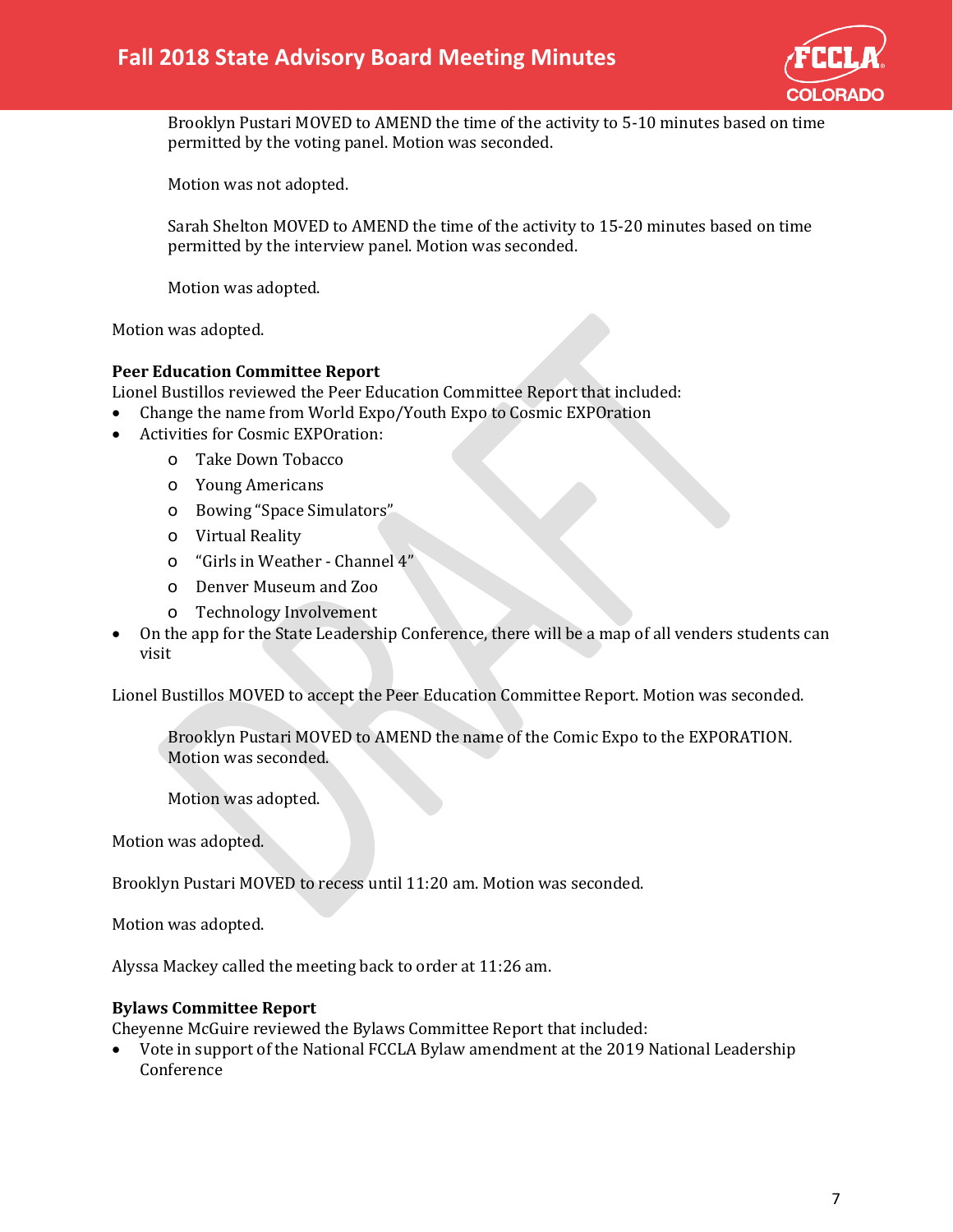

Cheyenne McGuire MOVED to accept the Bylaws Committee Report.

Motion was adopted.

### **National Conferences Committee Report**

Sarah Shelton reviewed the National Conferences Committee Report that included:<br>• State Tour will be at Disneyland

- State Tour will be at Disneyland
- Offered extended days at NLC
- Advertise pin designing contest more
- Have a table at the Cosmic EXPOratiion with graphic designers for the pin and t-shirt designs

Sarah Shelton MOVED to accept the National Conferences Committee Report.

Motion was adopted.

#### **National Programs Committee Report**

Aimee Sanchez reviewed the National Programs Committee Report that included:<br>• Promote Career Connections with a FCS speaker going to classes

- Promote Career Connections with a FCS speaker going to classes
- Promote Families First by having meal time with your family
- Focus on Families First and Career Connections as a state wide focus of National Programs

Aimee Sanchez MOVED to accept the National Programs Committee Report.

Motion was adopted.

#### **Policies and Procedures Committee Report**

Brooklyn Pustari reviewed the Membership Committee Report that included:

- Change "Finance Committee" to "Finance and Development Committee"
	- o Include the bullet point: "This committee will also seek to form partnerships with business and foundations (non-profit and for profit)", to the Finance and Development **Committee**
- Add the bullet point: "Address middle school member concerns," to the membership committee
- Change "Middle School Committee" to "Adviser Resource Committee"
	- o Add the bullet point "The Advisor Resource Committee will strategize and provide resources that suit the needs of all chapter advises, including middle school, secondary and postsecondary chapters," to the Adviser Resource Committee.

Brooklyn Pustari MOVED to accept the Membership Committee Report in seriatim. Motion was seconded.

Motion was adopted.

Brooklyn Pustari MOVED to change the "Finance Committee" to the "Finance and Development Committee" and include the bullet point which says "This committee will also seek to form partnerships with business and foundations (non-profit and for profit)", to the Finance and Development Committee. Motion was seconded.

Motion was adopted.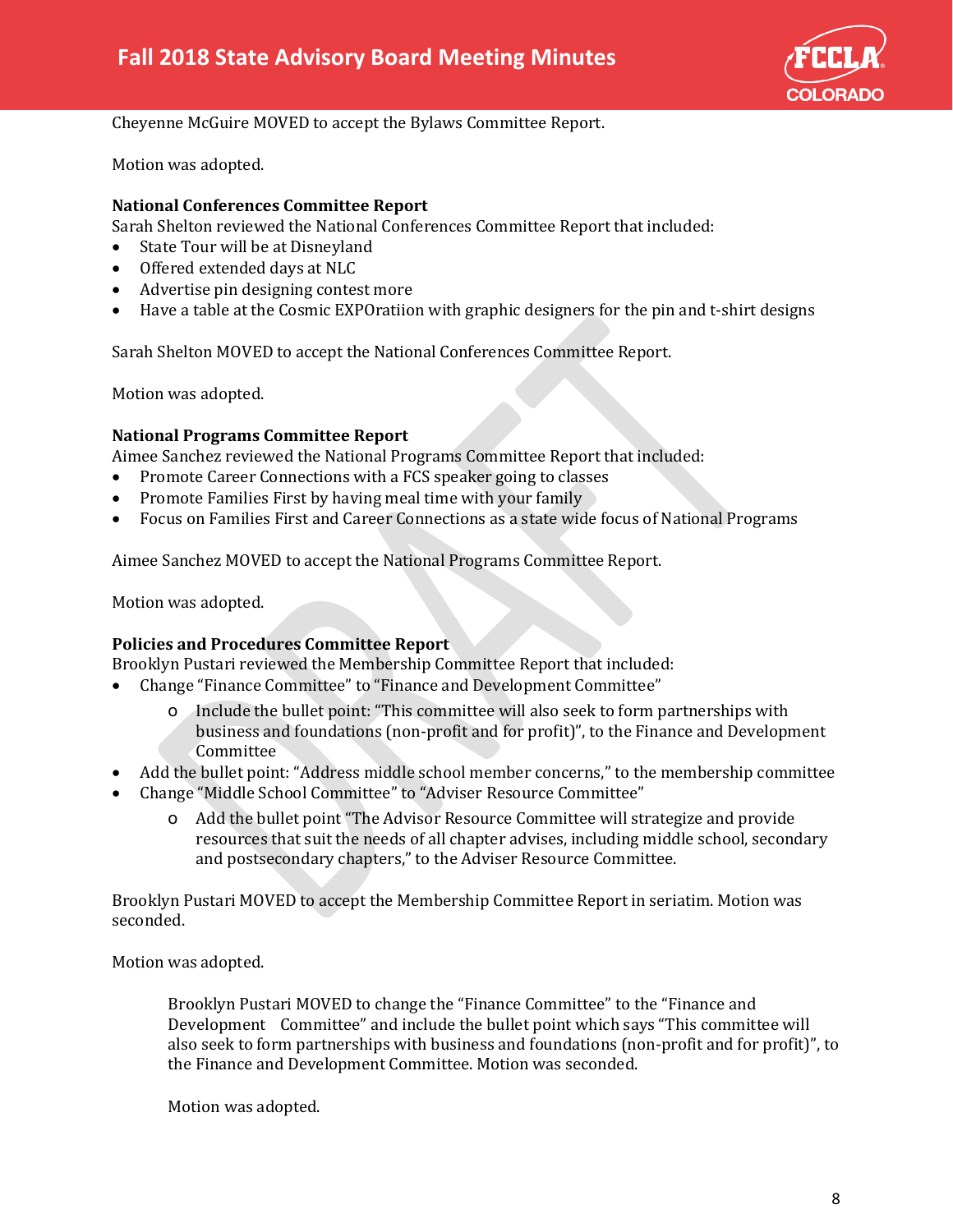

Brooklyn Pustari MOVED to change the Middle School Committee to the Adviser Resource Committee and add the bullet point "The Advisor Resource Committee will strategize and provide resources that suit the needs of all chapter advises, including middle school, secondary and postsecondary chapters," to the Adviser Resource Committee. Motion was seconded.

Motion was adopted.

Brooklyn Pustari MOVED to add the "Middle School Committee" as a bullet point of the "Membership Committee". Motion was seconded.

Motion was adopted.

## **STATE EXECUTIVE COUNCIL REPORT**

- Cheyenne McGuire reviewed the State Executive Council report that included:
	- Keynote Speaker Options:
		- o Linda Larson
		- o Michelle Poler
		- o Brad Montgomery
- Workshops
- Opening Session
	- o Theme: Welcoming, Impactful, and Motivating
		- Session Theme: Roommate Interviews
		- Some videos and acting
		- Intermixing having opening session and the skit through the opening
- Ultimate Fun Night
	- o Theme: Glow in the Dark
	- o Bounce houses
	- o Glow in the dark putt-putt
	- o Glow in the dark face paints
	- o Card games
	- o Prop booth
	- o Glow in the dark mural
	- o Glow in the dark 9 square
	- o Glow in the dark bowling
- New Officer Meeting (4/19 at 6:30 am)
	- o New officers and their advisers will be present at the meeting
- Reception for Parents/Advisers
	- o Alyssa introduces the council
	- o Each officer will introduce themselves and then who they brought
	- o Bring parents, advisers, and those who have supported you
	- o Speeches will occur after the introduction
- Closing Session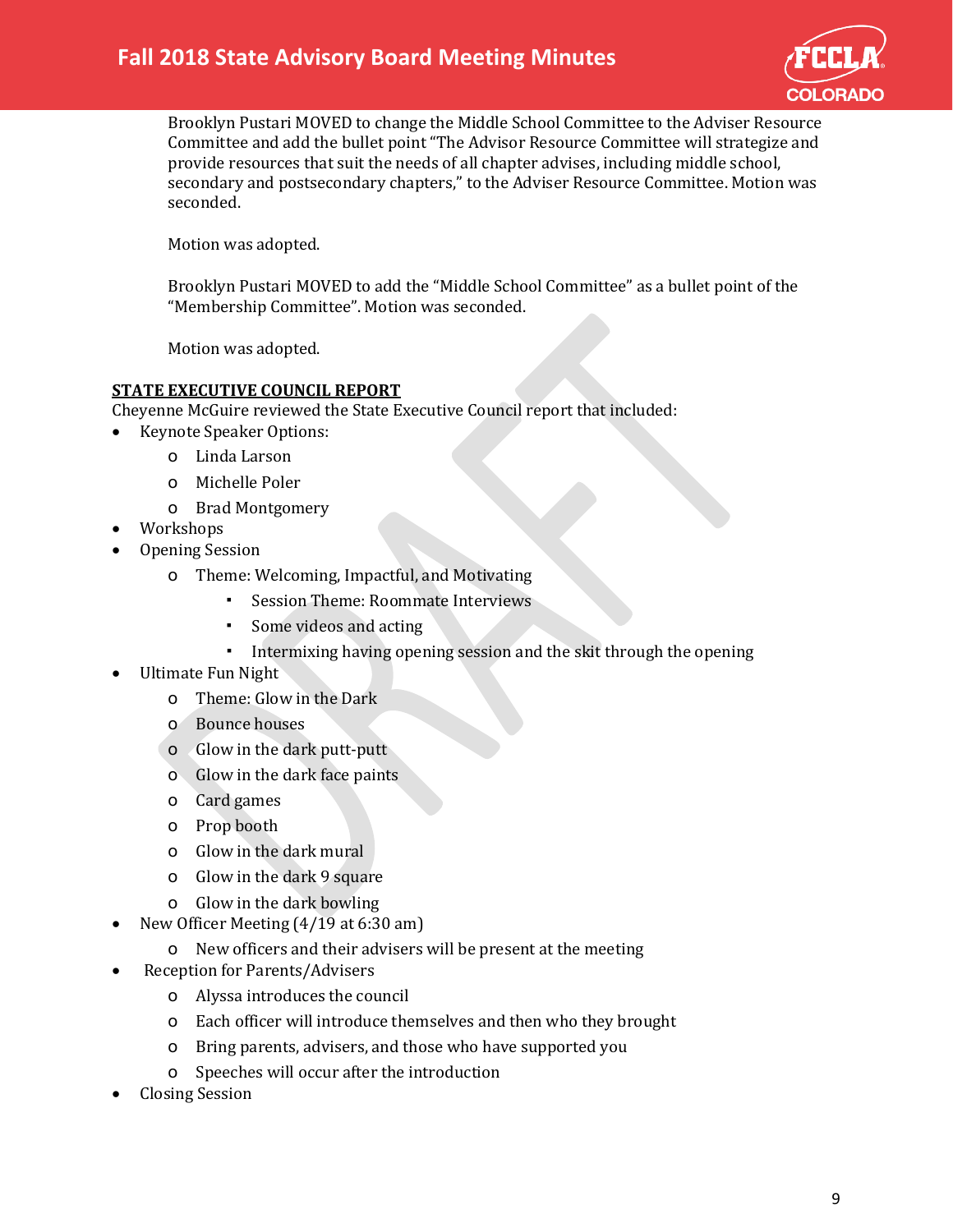

- Farewell speeches to Colorado FCCLA
	- o Have something about space in the theme of the speech
	- o Addressing to all members
	- o Welcoming, Impactful, Motivational

Report was filed.

### **BOARD OF DIRECTORS MEETING REPORT**

Alyssa Mackey reviewed the Board of Directors Meeting that included:

- Victoria Connor will be the Vice Chair on the Board of Directors
	- o Alyssa Mackey will fill in as her Secretary
- Create and adoption of Transgender Inclusion Policy

Report was filed.

#### **DISTRICT CONSULTANTS REPORTS**

#### **Arkansas Valley District Report**

Mary Sue Carroll reviewed the Arkansas Valley District Report that included:

• District Winter Conference will be held on January 23, 2019

Report was filed.

## **Mountain Shadows District Report**

Stephanie Thomson and Dominique Perri MOVED to accept the Mountain Shadows District Report that included:

- 130 students registered for fall conference on October 24, 2018
	- o Theme of the Conference is BeYou
- 5 District Officers and 1 State Officers

Report was filed.

## **Mountain View District Report**

Melanie Darter reviewed the Mountain View District Report that included:

- 6 District Officers and 3 State Officers
- Having one conference this year in the January-February time frame
- Promoting FCS Career Day as an alternative opportunity for a fall conference

Report was filed.

## **Northeastern Plains District Report**

Holly Kelley and Karen Ortner reviewed the Northeastern Plains District Report that included:

- Fall conference happened on October 17, 2018 consisting of a speaker, food packaging event, and FCCLA themed obstacle course
- Something to Eat: The food packaging event where members packaged ready to cook meals at the district conference of this year and can donate to local places in community that may need help
	- o 216 meals packaged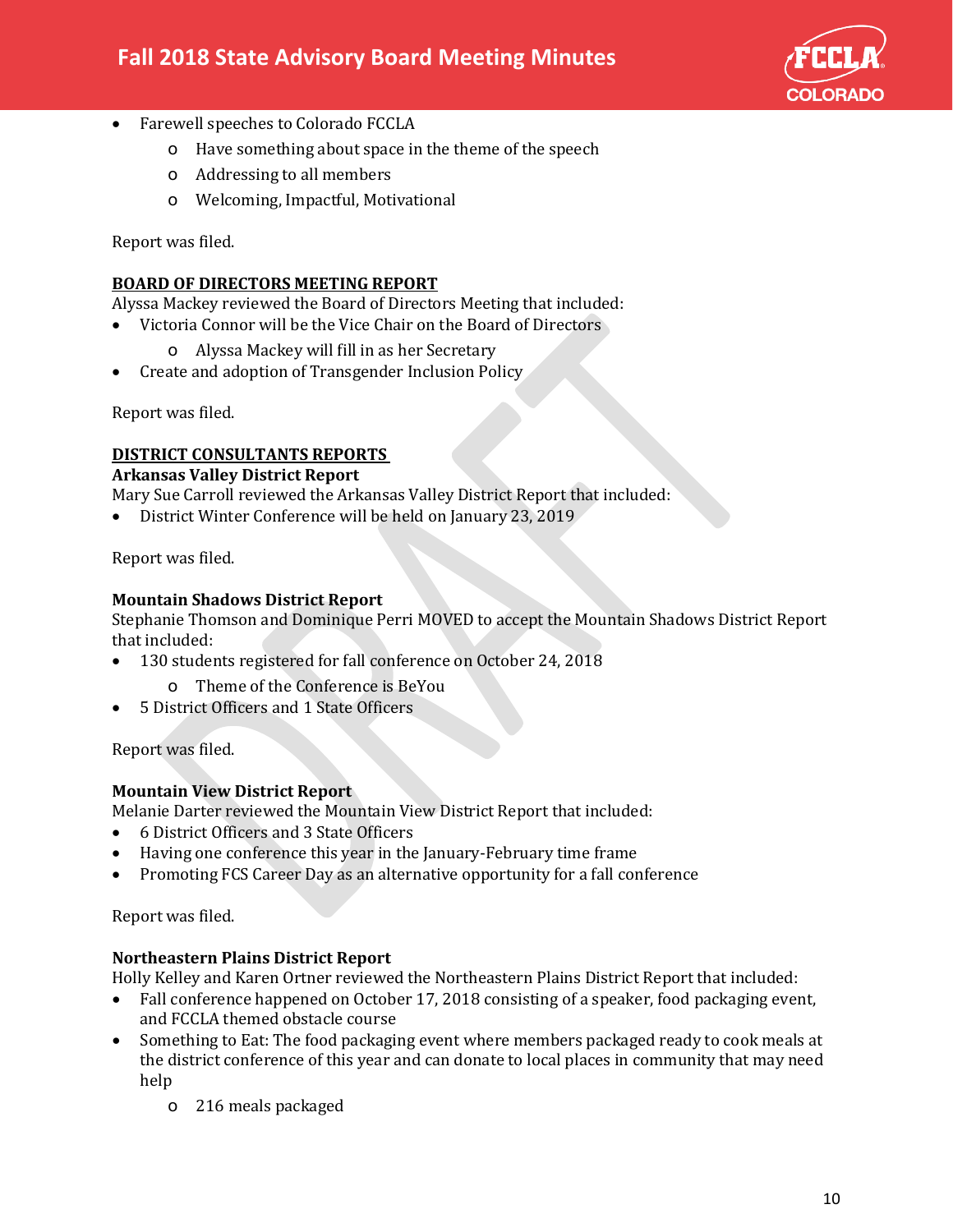

o Another 71 packages of food were packaged at school

Report was filed.

## **Northern District Report**

Brenda Guzman and Janet Niederkorn reviewed the Northern District Report that included:

- 260 students and advisers are registered for their fall conference at CSU
- Will have a keynote speaker who went from being in a wheel chair to competing on American Ninja Warrior
- 6 meetings with officers so far this year
	- o 5 State Officers
- Fundraising for medical and school supplies for a school being built in Uganda
- Winter Conference will be held on February 2, 2019

Report was filed.

#### **Pine Meadows District Report**

Autumn Francis reviewed the Northern District Report that included:

- Starting as new advisers of the Pine Meadows District
- February will be the winter conference

Report was filed.

#### **San Juan Basin District Report**

No Report was given.

#### **San Luis Valley District Report**

No Report was given.

#### **Scenic Country District Report**

No Report Given. No Report was given.

#### **Spanish Peaks District Report**

Kelly Gauck MOVED to accept the Spanish Peaks Report that included:

- Many chapters have been doing community service
- Various committees for local members
- Winter conference is scheduled in February

Report was filed.

#### **UNFINISHED BUSINESS**

No unfinished business was introduced.

#### **NEW BUSINESS**

Robert Van Dyke MOVED to award first and second place winners with a plaque and third place winners with a framed certificate at the State Leadership Conference. Motion was seconded.